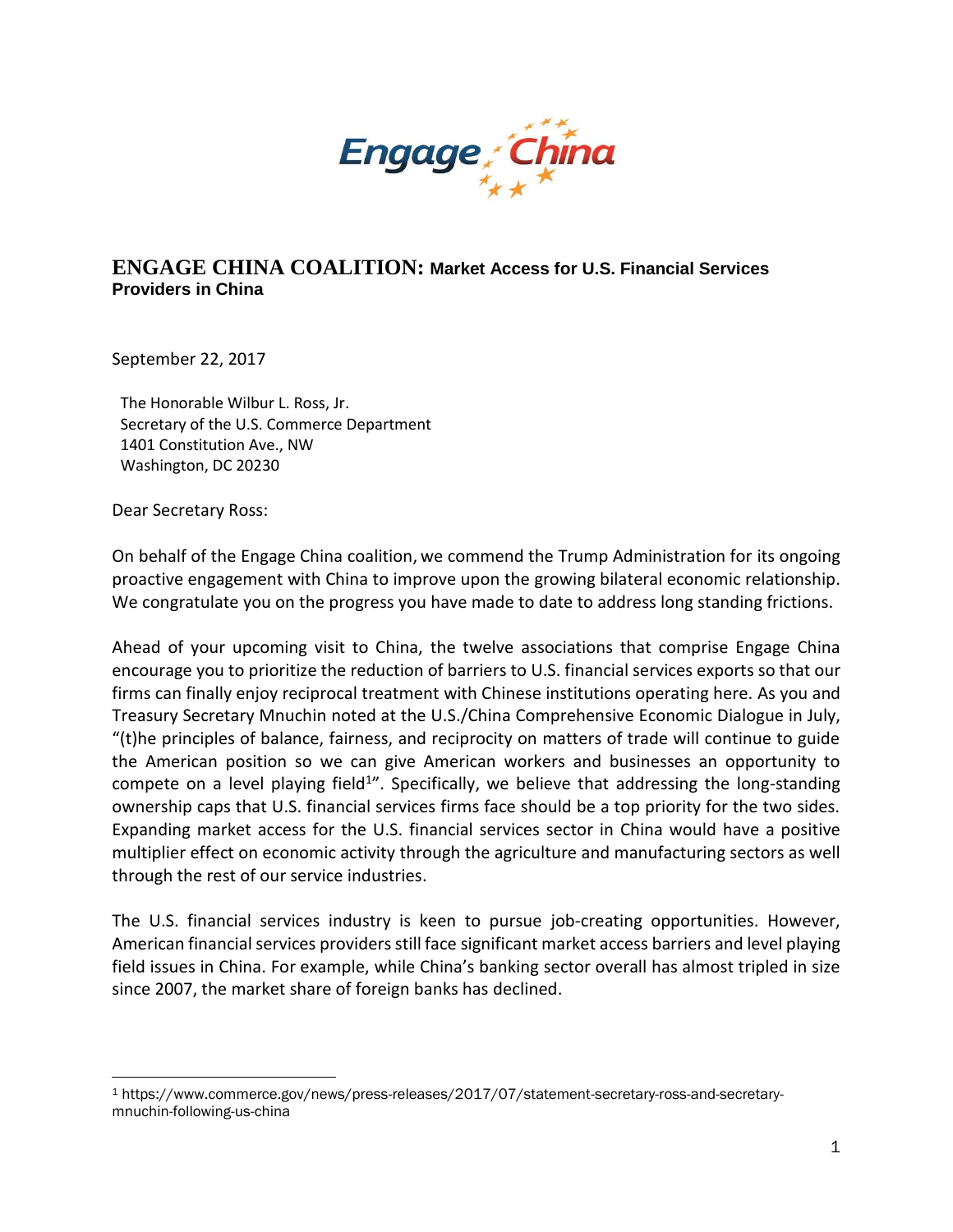A similar picture exists in China's securities markets: foreign investors currently hold only two percent of the onshore bond market and just three percent of the market capitalization of equity shares. We therefore urge that the elimination of ownership restrictions – equity caps, which stand at 49 percent – should be prioritized in advancing the U.S./China relationship. At the same time, costs have increased for foreign entities. Chinese structural and regulatory provisions underlying these distortions do more than restrict competition from U.S. financial institutions; they also run counter to China's own economic objectives.

The insurance and pension industries face similar challenges, where China continues to maintain a 50 percent equity cap on life insurers since its 2001 accession into the World Trade Organization (WTO) and has not permitted U.S. firms to enter the enterprise annuities sector. Chinese insurance firms are actively expanding into foreign markets, including the U.S., where they face no such equity caps; by contrast, China maintains investment barriers in a market that is home to the world's largest insurer and where 95 percent of market share belongs to domestic providers.

We encourage the Administration to continue to work towards a better balanced economic relationship by addressing level playing field issues, as well as tackling issues that will build more confidence in the investment climate and strengthen market access in China. A prime target for liberalization would be the removal of the equity caps and other restrictions on foreign ownership of most Chinese financial services companies—which has been addressed in past engagement without yielding material improvements to U.S. access. Additionally, encouraging greater market access to U.S. insurers and reinsurers will lead to increased financial stability and facilitate diversification of local risks to the global economy. Your visit is an excellent opportunity to advance US goals and interests on these issues and lay the groundwork for an even stronger, globally successful, US economy.

We also encourage the Administration to prioritize in its dialogues with China:

- Further expanding investment channels (QFII, RQFII and QDII);
- Improving licensing, regulatory and procedural transparency;
- Ensuring regulatory coherence and coordination with major jurisdictions;
- Reinforcing the need for risk-based Information Computer Technology regulation impacting the financial services sector (particularly as the Cybersecurity Law is implemented); and
- Expanding market access channels for foreign financial services providers.

Engage China strongly supports continued dialogue with China through the Comprehensive Economic Dialogue and other channels, including crucial visits such as the one you are about to undertake. We also support maintaining complementary forums such as the U.S. China Insurance Dialogue, as well as continued negotiations of the U.S.-China Bilateral Investment Treaty (BIT).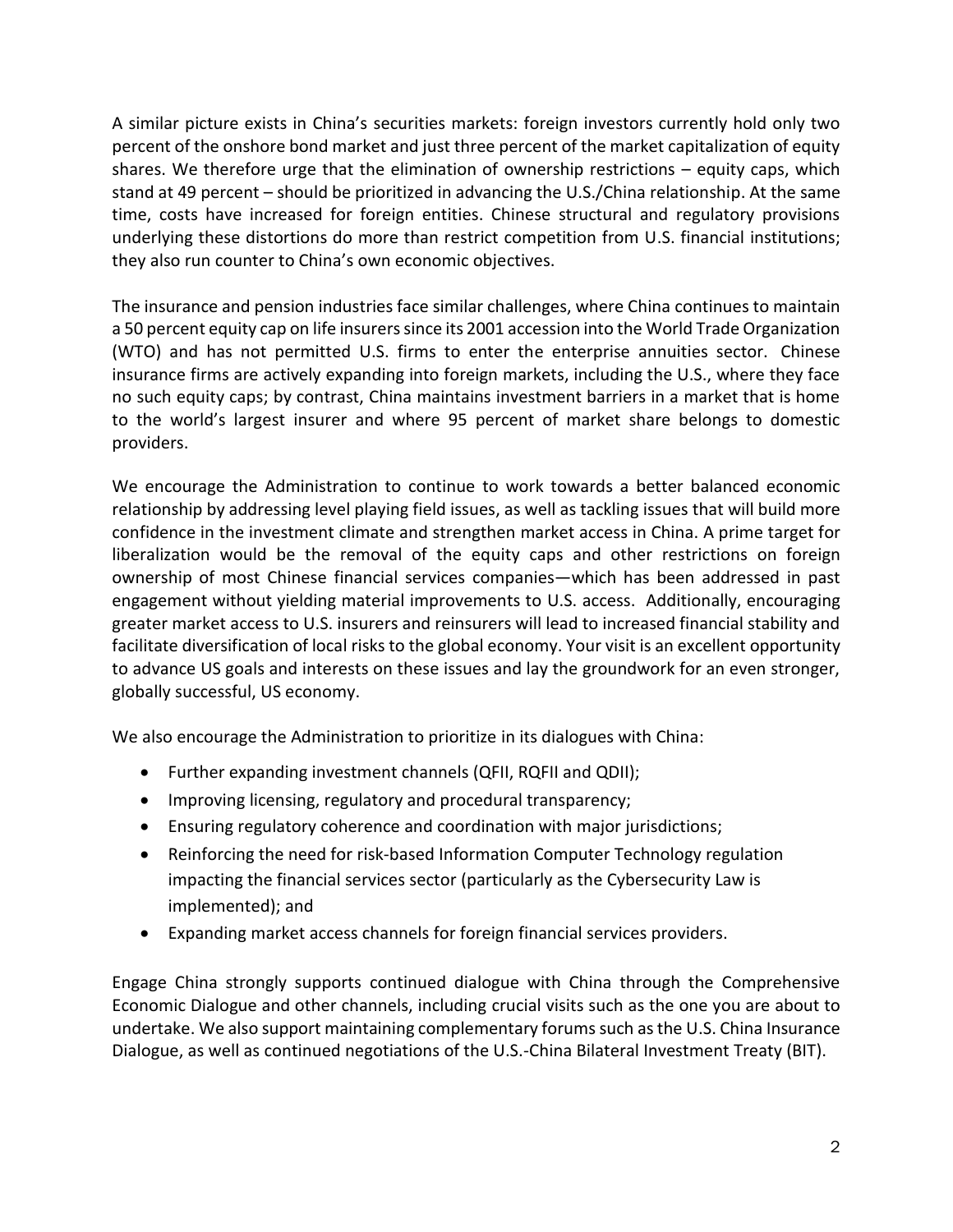Thank you for your leadership on these important issues. We welcome opportunities to further support the Administration's dialogue with China on trade and investment issues.

Respectfully,

 $\frac{1}{2}$  Vental

Kenneth E. Bentsen, Jr. President and CEO, SIFMA Chair, Engage China Coalition

## **The Engage China Coalition:**

American Bankers Association American Council of Life Insurers American Insurance Association Bankers Association for Finance and Trade The Council of Insurance Agents and Brokers The Financial Services Forum The Financial Services Roundtable The Futures Industry Association Insured Retirement Institute Investment Company Institute Property Casualty Insurers Association of America The Securities Industry and Financial Markets Association

cc:

Steven Mnuchin, United States Secretary of the Treasury Ambassador Robert Lighthizer, U.S. Trade Representative Everett Eissenstat, Deputy Assistant to the President for International Economic Affairs Mathew Haarsager, Special Assistant to the President for Global Economics and Finance Christopher Adams, Senior Coordinator for the Comprehensive Economic Dialogue, Department of the Treasury